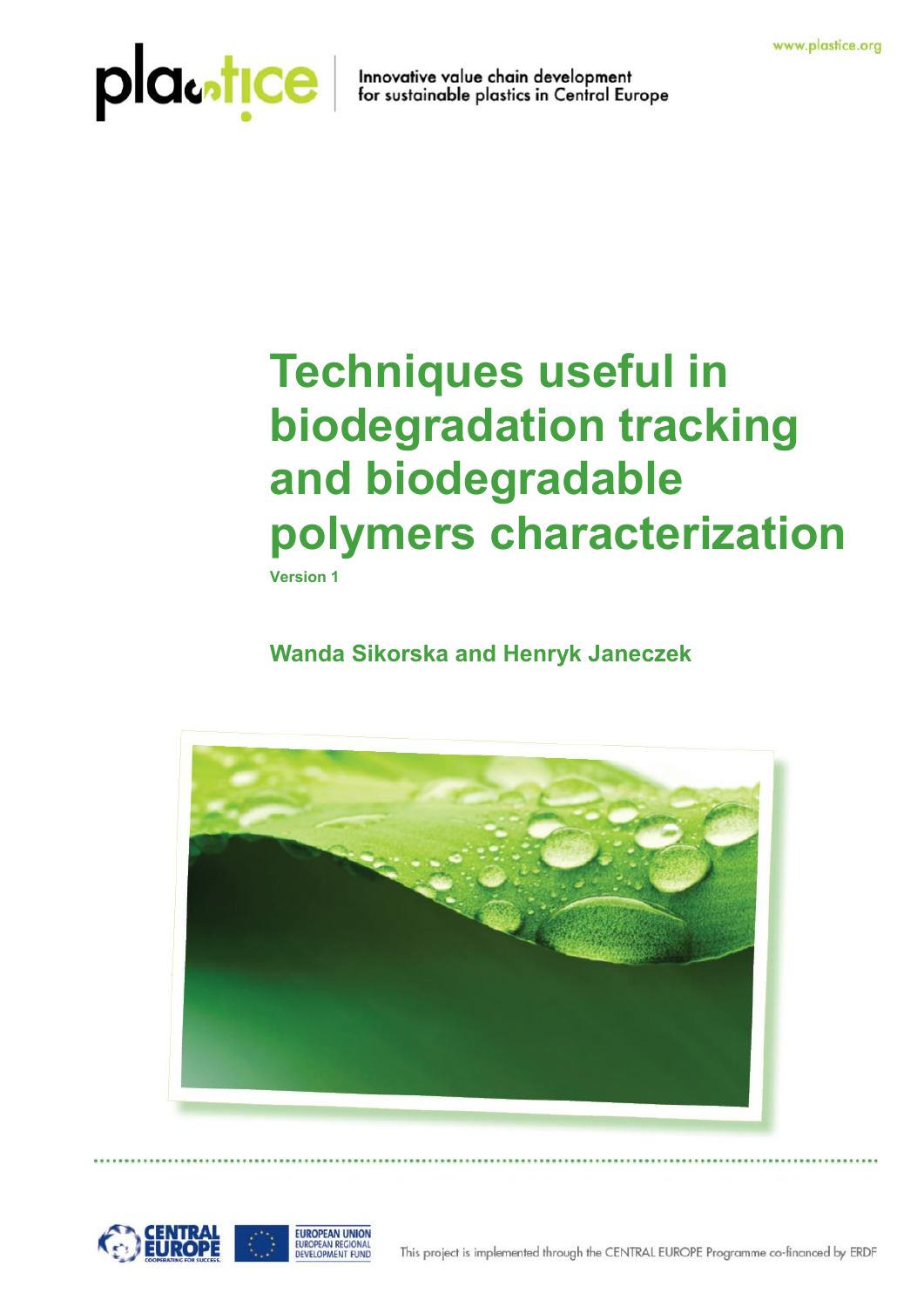Innovative value chain development<br>for sustainable plastics in Central Europe

Knowledge on biodegradable polymers' structures is essential for the selection of such materials for specific applications. In recent years, much attention has been given to organic recycling of biodegradable polymeric materials, enabling the controlled biological decomposition of these polymers to products, which are safe and friendly to the environment and human life and health. Products made from biodegradable polymers after their disposal are subjected to organic recycling processes. This significantly reduces the environmental charge with waste, and allows for their rational utilization by industrial composting.

The precise characterization of polymers plays a crucial role in the selection of the proper materials for specific applications and allows to predict the behaviour of the final product in the overall product life cycle.

In order to get their products certified as being biodegradable, producers have to perform biodegradation test of their products and/or materials in an accredited laboratory. These tests can be done at any stage of the product development process. The progress in (bio)degradation is determined by differential parameters such as macroscopic and microscopic changes in the polymer surface, changes in molar mass and weight loss and changes in microstructure. Appropriate measurements are performed using differential analytical techniques. The differential scanning calorimetry (DSC), the atomic force microscopy (AFM), the dynamic method of thermal analysis (DMA), gel permeation chromatography (GPC), and mass spectrometry (MS) as well as spectroscopy methods: nuclear magnetic resonance (NMR) and infrared absorption (IR), are used for observations of materials changes in the degradation process and complement each other. The NMR and IR spectroscopy allows to analyse polymeric materials' structures, and to track changes in the polymer chains microstructure due to the degradation process. Moreover the MS technique is used in the analysis of the oligomeric fraction formed during the degradation of the polymers.

The below presented fact sheet gives an insight in the fundamentals of analytical techniques applied in biodegradable materials' analyses and has the aim to be a supportive document for companies planning to include biodegradable polymers in new product development.

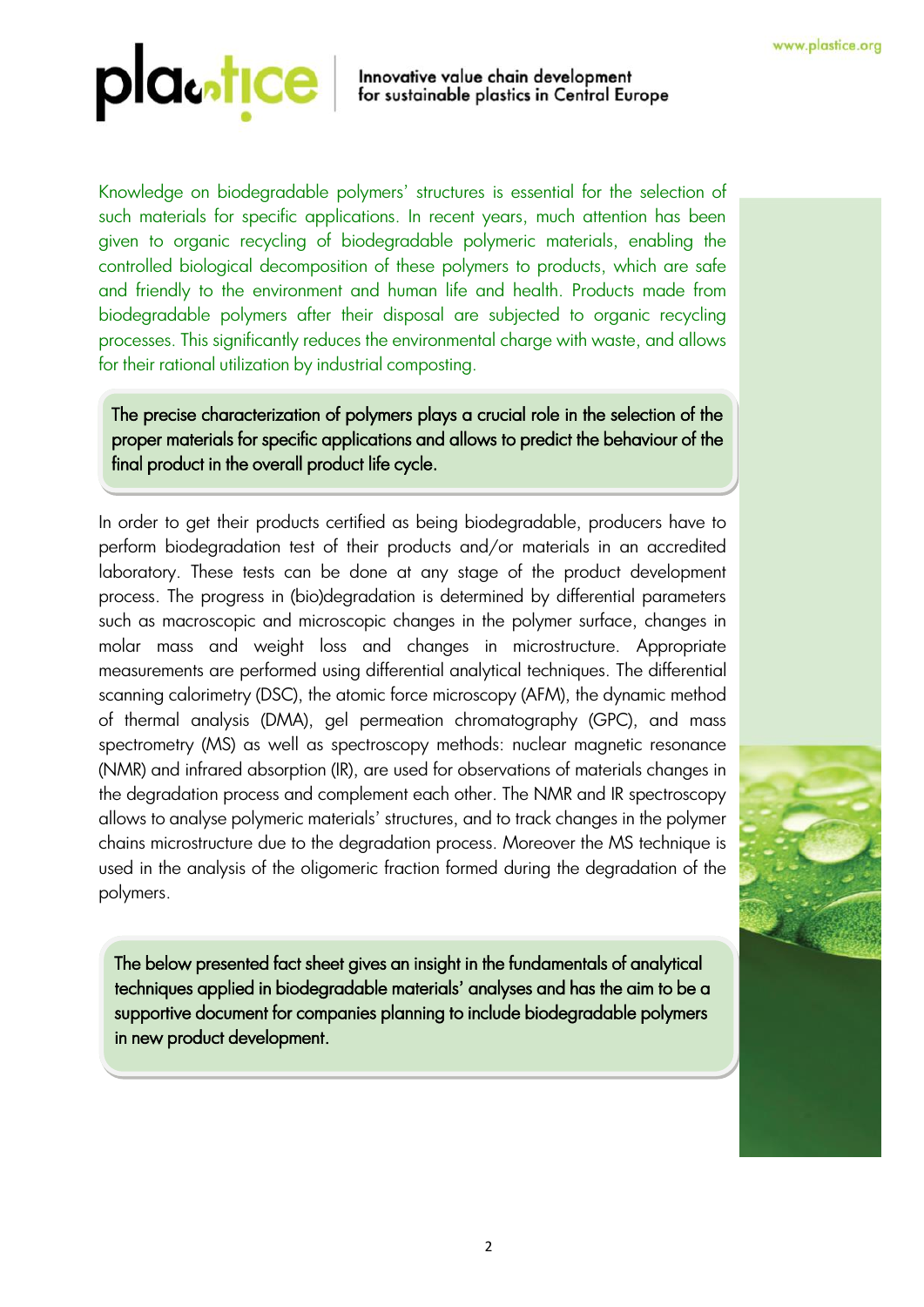# DICentICe Innovative value chain development<br>for sustainable plastics in Central Europe

### Optical microscope

Microscopic observations of polymer surface changes are carried out by means of an optical microscope, equipped with a colour digital camera at different magnification.

### Atomic force microscopy, AFM

The surface structure of biodegradable polymers is also examined by means of atomic force microscopy. AFM observations are based on interatomic forces and can be operated in standard fashion contact, allowing to obtain three-dimensional images. The maximum scanning area can be 130 microns x 130 microns or 2 microns x 2 microns, depending on the scanner used. Resolution in the plane x, y can be up to a tenth of a nanometer. The AFM method does not require special preparation of samples for testing, and the analysis does not damage the polymer surface.

### Dynamic mechanical analysis, DMA

The dynamic mechanical analysis is used to examine the visco-elastic properties of the materials, such as stiffness, modulus and loss modulus, viscosity, damping properties, and the glass transition temperature. DMA determines the modulus of elasticity and the damping values by applying an oscillating force to the sample. This method can also be used to study the crosslinking kinetics and the



phenomenon of gelation and vitrification. A wide range ofmeasurement possibilities (under bending, tension, compression and shear condition) allows to receive a comprehensive characterization of the samples as a function of temperature, frequency, and stress or strain.

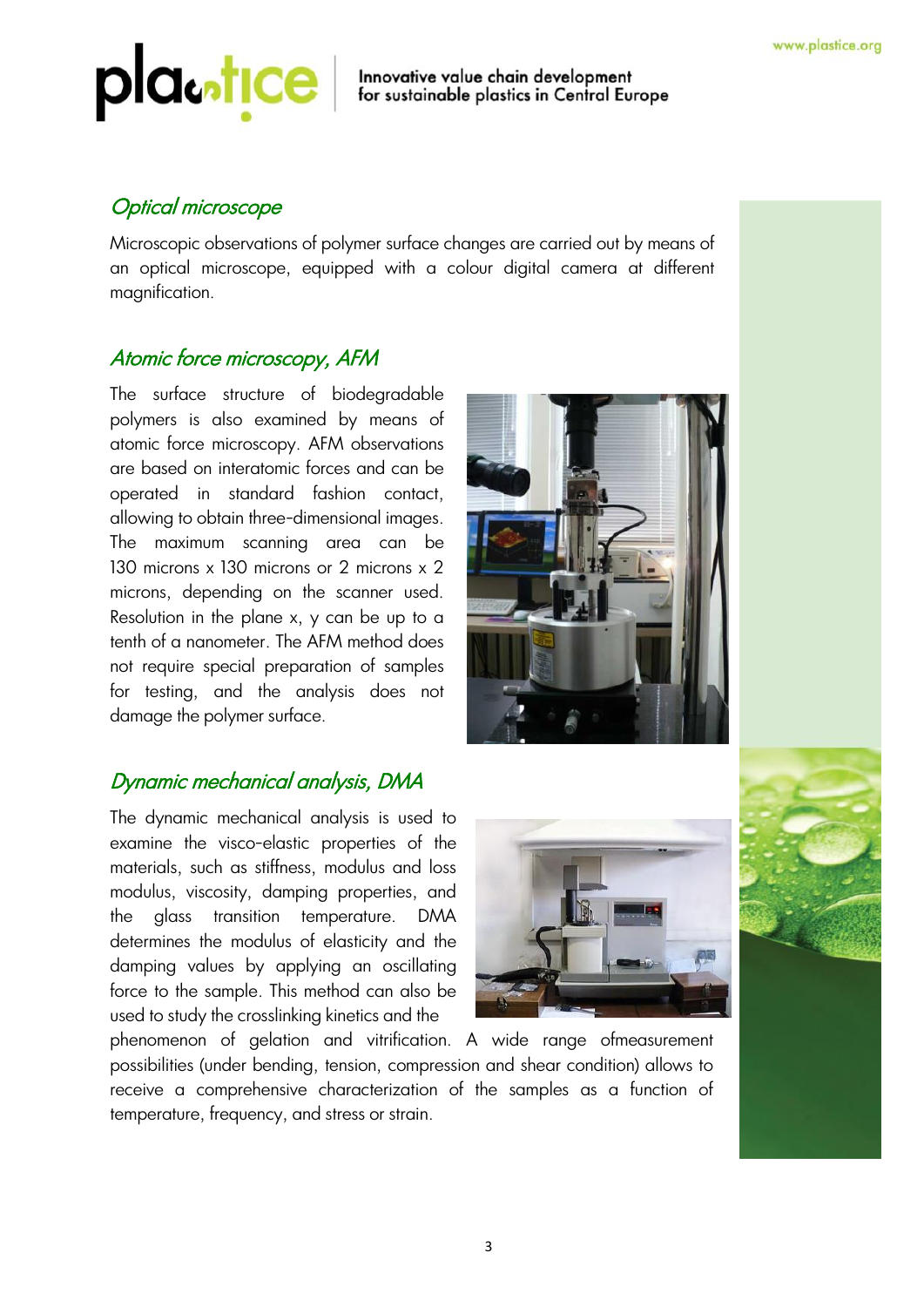# DICE Innovative value chain development<br>for sustainable plastics in Central Europe

### Gel permeation chromatography, GPC

Gel permeation chromatography is essential in polymer chemistry for measuring molar mass and their distribution. GPC is a kind of column liquid chromatography, and relies on separating the components of the mixture on silica gel or molecular sieves according to particle size. The GPC chromatograph is equipped



with UV detectors and a differential refractometer, which allows to determine the polymers' dispersity and the average molar mass. Molar mass calculation is based on a calibration using narrow polystyrene or polymethylmethacrylate standards. The system can operate in a different solvent for example chloroform or tetrahydrofuran.

### Differential Scanning Calorimetry, DSC

Differential scanning calorimetry monitors heat effects associated with physical transitions and chemical reactions as a function of temperature. In a DSC the difference in heat flow to the sample and a reference at the same temperature, is recorded as a function of temperature. Since the DSC experiment is at constant pressure, heat flow is



equivalent to enthalpy changes. Measurements are carried out using a differential calorimeter with high and constant calorimetric sensitivity. Differential calorimeter measures temperature of the first and second order transition, enthalpy changes, and allows to the study the kinetics of physical processes and chemical reactions, heat capacity measurement, and the measurement of substance purity. Measurement temperature range for typical polymers is -180°C to 550°C.

The DSC analysis is used to study phase transitions or chemical reactions.

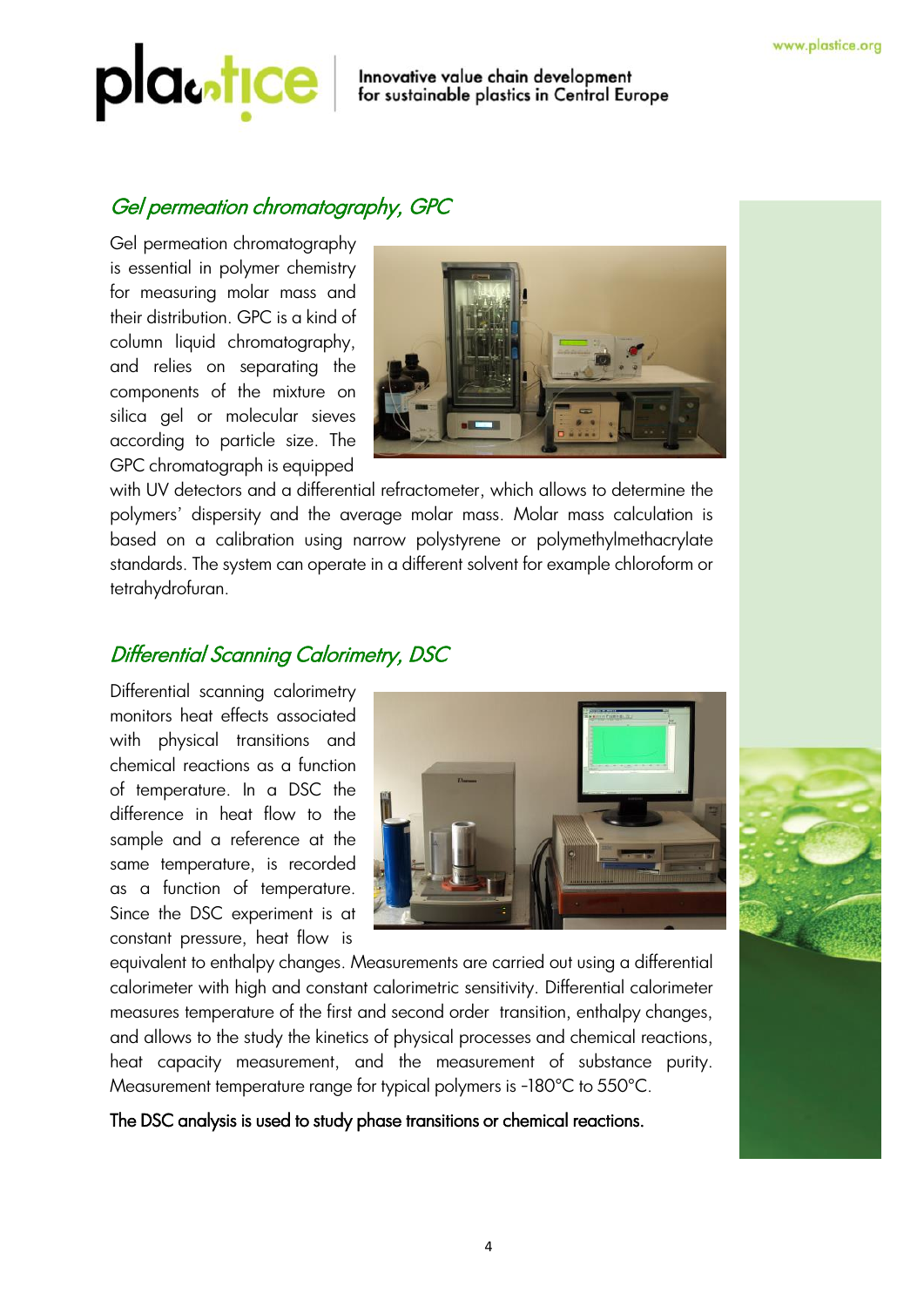### Innovative value chain development<br>for sustainable plastics in Central Europe

### Nuclear Magnetic Resonance spectroscopy, NMR

Nuclear magnetic resonance spectroscopy is one of the most widely used spectroscopic techniques in chemistry and medicine. Spectroscopy is based on excitation of nuclear spins in a magnetic field by a quick change of the magnetic field, and then recording the electromagnetic radiation. NMR is therefore one of the emission spectroscopy methods assuring high accuracy and reproducibility. NMR spectra are obtained by using different types of nuclear magnetic resonance spectrometers, such as a Varian VXR 300 and Unity Inova 300 with high-resolution. They allow measurements over a wide frequency range (e.g.:  $^{13}C$ ,  $14N$ ,  $15N$ ,  $17O$ ,  $23Na$ ,  $31P$ ,  $39K$ ) with simultaneous processing and storage of data. Appropriate equipment spectrometer allows to measure relaxation times, carbon bond order determination of selective methods (e.g. DEPT) and two-dimensional measurement of 2D-NMR. NMR spectroscopy is used in research of optical properties of polymers, for potential use in optoelectronics, the analysis of the polymer chains structure and assigning resonance lines, present in the NMR spectrum, corresponding structural elements of the chain of test samples.

NMR spectroscopy is also used in studies of biodegradable polymers in terms of environmental protection also in studies of new polymers, which while preserving utility properties allows to obtain a film's ability to biodegradation. The nuclear magnetic resonance spectroscopy of high-resolution <sup>1</sup>H and <sup>13</sup>C NMR is used for analysis of the structure of biodegradable polymer chains. Objects of the study are lactide homopolymer chains or amorphous poly(3-hydroxybutyrate) chains, copolymers of lactide with glycolide, copolymers of lactide with caprolactone and copolymers glycolide with caprolactone. For



the purpose of the analysis of the microstructure of biodegradable polymers' chains new methodologies are being developed.

Nuclear magnetic resonance spectroscopy (NMR) allows to get insight in the polymer chain structure as a result of which it will be possible to identify the proper structure for the application purposes.

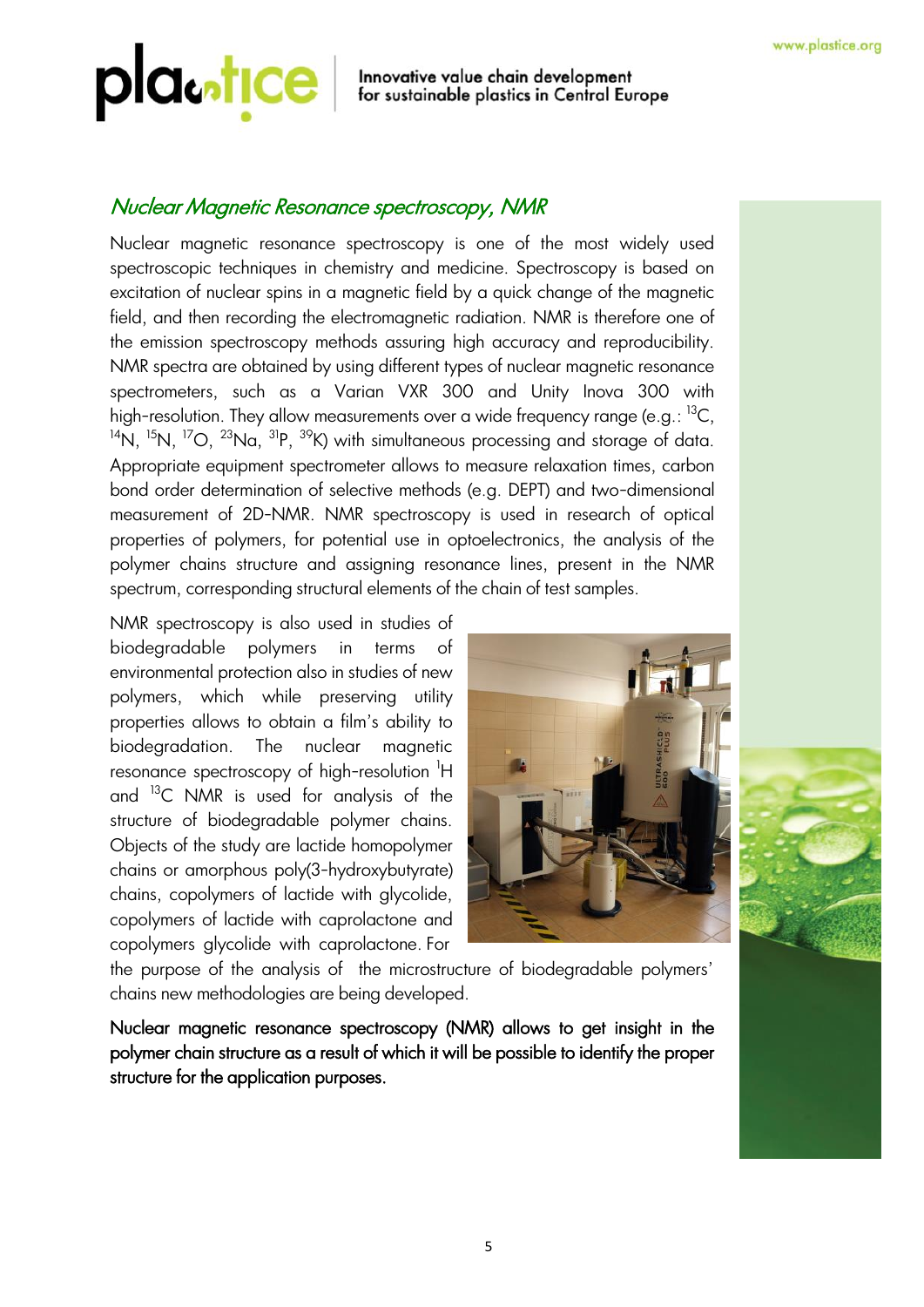### Innovative value chain development<br>for sustainable plastics in Central Europe

#### Absorption spectroscopy

wavelength absorbed.

Light spectroscopy is a group of spectroscopic techniques, which use electromagnetic radiation in the range from deep ultraviolet to far infrared. The most widely used technique is the infrared absorption spectroscopy (IR). Light in the IR range has a length similar to the length of the chemical bond. Passing through the sample of the test substance, radiation is selective absorbed by vibrations excitation of the chemical bonds of a length corresponding to the length of the



In this way the spectrum is a series of sharp signals corresponding to vibrations set constraints. Another frequently used technique is absorption spectroscopy in the [ultraviolet-](http://en.wikipedia.org/wiki/Ultraviolet)[visible](http://en.wikipedia.org/wiki/Visible_spectrum) spectral region, UV-VIS. This means it uses light in the visible and adjacent (near-UV and [near-infrared](http://en.wikipedia.org/wiki/Near-infrared) (NIR)) ranges. Radiation in this range is absorbed by vibration excitation of larger molecular fragments. Spectroscopy does not provide too much information about the structure of molecules, but it is helpful in analyzing their potential electro-optical properties. On the other hand, light reflectance spectroscopy is rarely applied. However, it is useful to determine the chemical composition and electro-optical properties of the surface of a variety of substances. IR spectra (4000-400 cm<sup>-1</sup>) was obtained using spectrometers such as BIO-RAD FTS-40A type equipped with dynamic alignment system and a temperature table (20°C to 250°C). The high quality of the spectra obtained by Fourier transformation and processing of computer data allows to further study the polymers' structure. Studies conducted using the infrared absorption spectroscopy technique through database spectra allows unambiguous identification of bonds present in the polymer sample.

### Mass spectrometry, MS

Among the analytical techniques currently used for the characterization of polymers very important is mass spectrometry. This technique provides useful information about the molecular structure of the macromolecules and is a perfect complement to conventional spectroscopic methods such as nuclear magnetic resonance (NMR) and infrared absorption spectroscopy (IR). The recently significant instrumental progress in the techniques of mass spectrometry, in particular, the discovery of new methods of "soft" ionization, such as

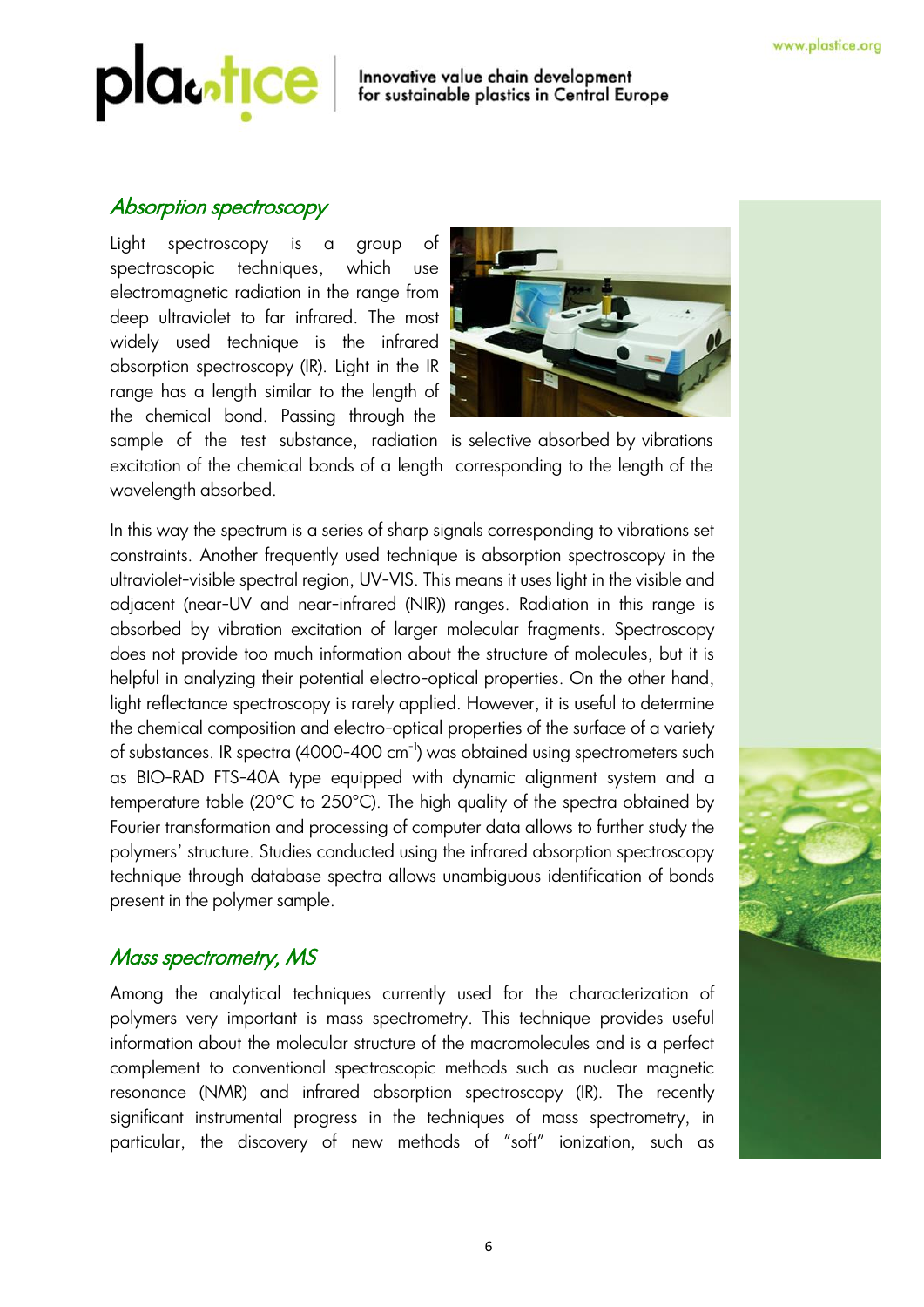### Innovative value chain development<br>for sustainable plastics in Central Europe

matrix-assisted laser desorption ionization (MALDI) and electrospray ionization (ESI) enabled the simplification of a long and complicated process analytical study of the polymers structure.



LCQ mass spectrometer (Finnigan MAT) fitted with snap enable ionization of samples by electrospray ionization (ESI) and atmospheric pressure chemical ionization (APCI), is a universal connection LC/MS analysis allows to perform the combined techniques of liquid chromatography (LC) and mass spectrometry (MS). The use of the ion trap analyzer enables high sensitivity full-range mass spectra up to 2000 Da. It can register both positive and negative mass spectra of the test compounds and the execution of a multi-technique analysis of fragmentation (MS/ MS and MS<sup>n</sup>). These techniques are used to determine the individual masses of macromolecules constituting the tested polymer and the separation due to degree of polymerization. Information obtained by mass spectrometry techniques is essential to understand polyreaction mechanisms, in which may occur both linear macromolecules and cyclic oligomers (for example by an intramolecular transesterification). The use of modern "soft" ionization methods such as MALDI and ESI in combination with multi mass spectrometry makes a huge contribution to research development in the field of chemistry, pharmacy and biology. In recent years, more often "soft" ionization method is used in the structure study of the biodegradable synthetic polymer, comprising:

- verification of chemical homogeneity of the polymer and to determine the chemical structure of end groups,
- determination of the molar mass and dependent on the synthesis process the molar weight distribution,
- determination of the chemical composition and distribution of the sequence of units to individual macromolecules of copolymers.

Multistage mass spectrometry techniques (MS<sup>n</sup>) are also used in studies of natural biopolymers, including the end-group analysis and to study the mechanism of the